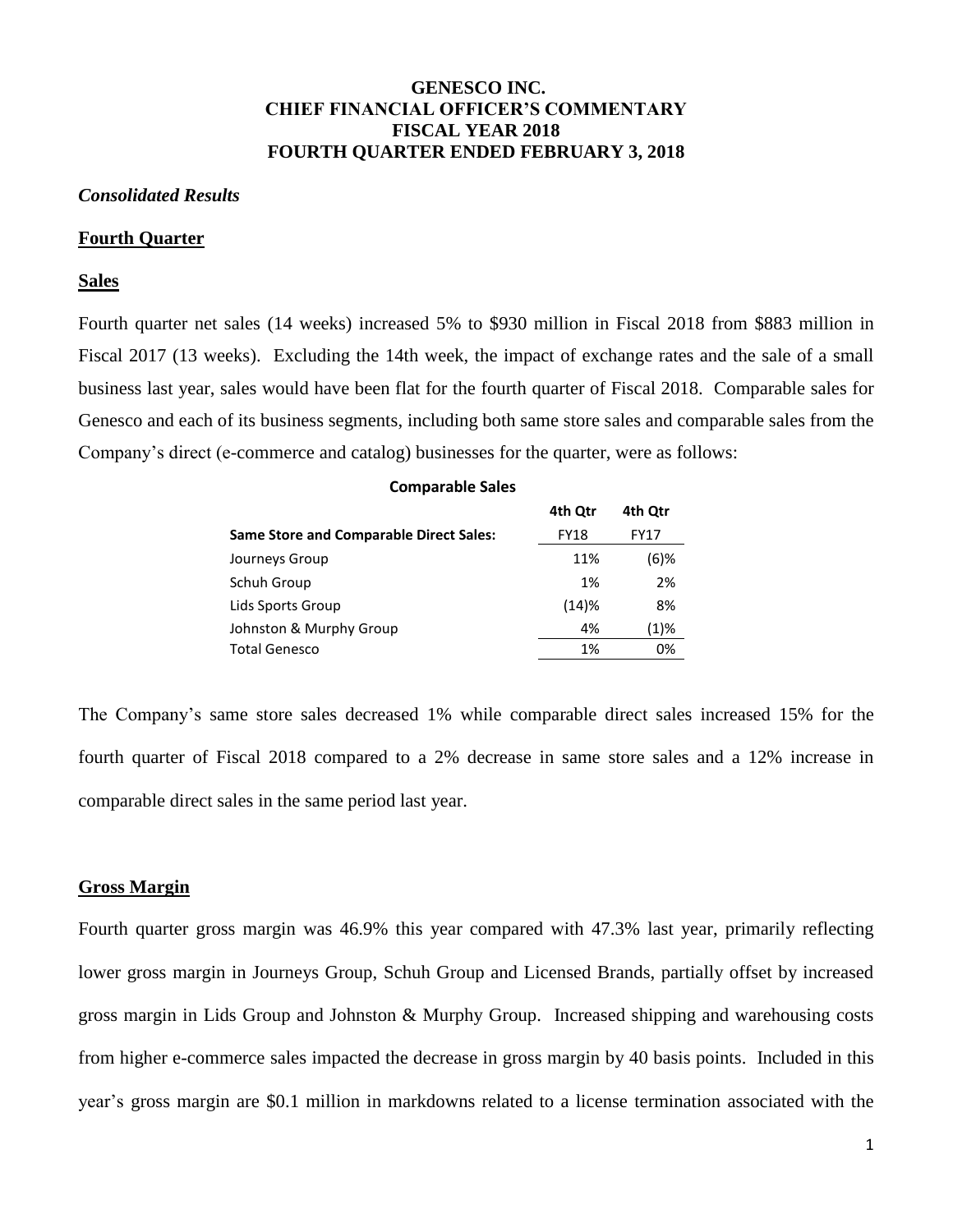Licensed Brands business. Excluding this margin adjustment, gross margin as a percentage of sales decreased to 47.0% compared to 47.3% last year. A reconciliation of non-GAAP financial measures to the most directly comparable GAAP measure is posted on the Company's website in conjunction with this document.

## **SG&A**

Selling and administrative expense for the fourth quarter this year was 40.2% compared to 39.7% of sales last year due in large part to the rent, selling salaries and other costs of the 14<sup>th</sup> week. Without the extra expenses, expense leverage would have been roughly flat. The increase in expenses as a percentage of sales reflects increased expenses in Lids Group, Johnston & Murphy Group and Licensed Brands, partially offset by decreased expenses as a percentage of sales in Journeys Group and Schuh Group, while corporate expenses remained flat. Included in this year's expenses are \$0.6 million related to reductions in force in Lids Sports Group and Licensed Brands, partially offset by income from a cancelled license in Johnston & Murphy Group. Excluding these adjustments, selling and administrative expenses as a percentage of sales remained the same at 40.2% compared to 39.7%. A reconciliation of non-GAAP financial measures to the most directly comparable GAAP measure is posted on the Company's website in conjunction with this document.

## **Asset Impairment and Other Items**

The asset impairment and other charge of \$7.2 million for the fourth quarter of Fiscal 2018 includes a \$5.2 million licensing termination expense and \$2.0 million for asset impairments. The previous year's fourth quarter asset impairment and other charge of \$3.0 million included \$2.5 million in pension settlement expense and \$1.4 million for asset impairments, partially offset by a \$0.9 million gain for other legal matters. The asset impairment and other charge are referred to as "Excluded Items" in the discussion below.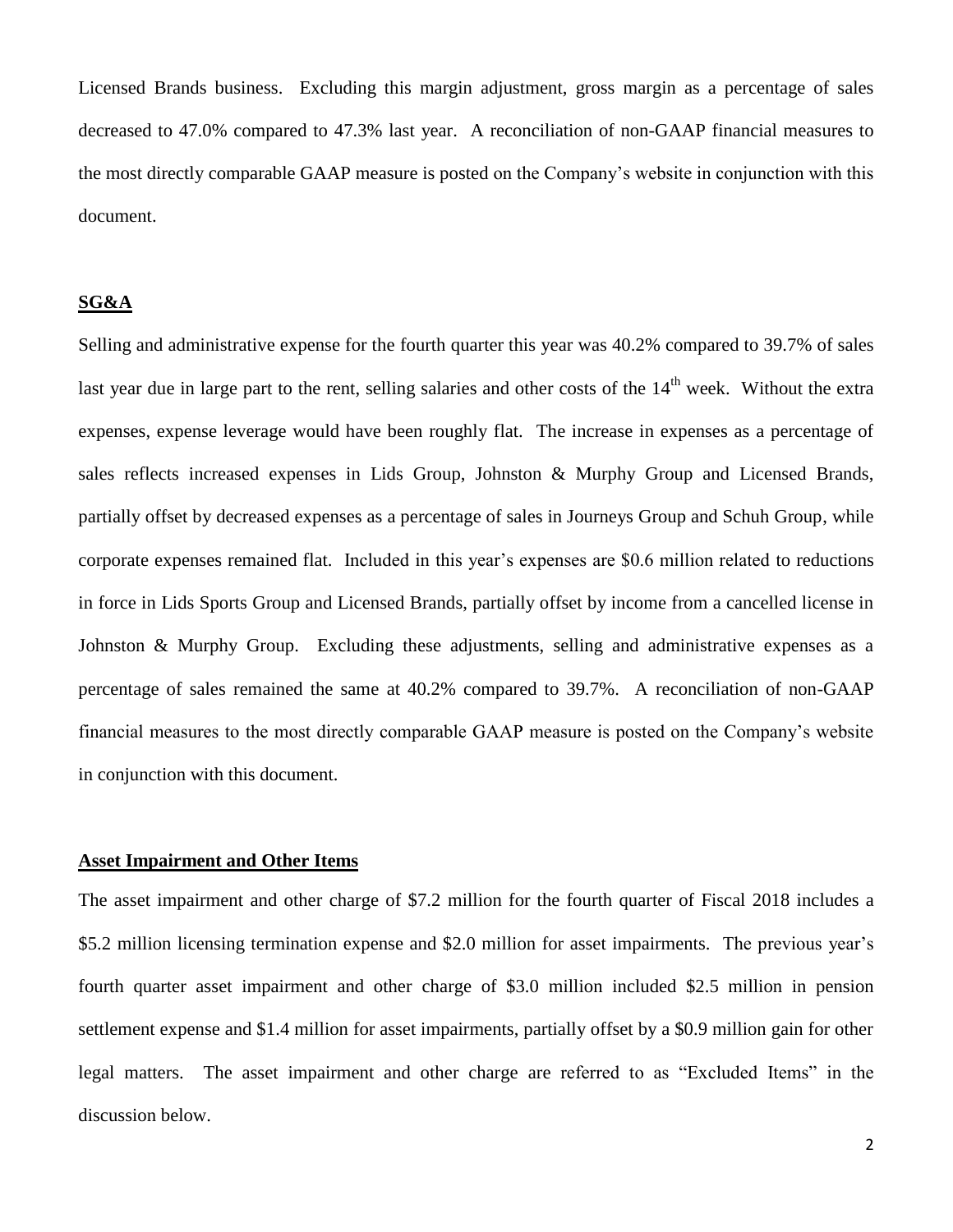### **Operating Income**

Genesco's operating income for the fourth quarter was \$55.4 million this year compared with \$63.7 million last year. The markdowns related to the license termination plus the expenses related to the reductions in force, partially offset by the income from a cancelled license are collectively referred to as "Additional Excluded Items" this year. Adjusted for the Excluded Items in both periods and the Additional Excluded Items this year, operating income for the fourth quarter was \$62.8 million this year compared with \$66.7 million last year. Adjusted operating margin was 6.8% of sales in the fourth quarter of Fiscal 2018 and 7.6% last year. A reconciliation of non-GAAP financial measures to the most directly comparable GAAP measure is posted on the Company's website in conjunction with this document.

### **Interest Expense**

Net interest expense for the fourth quarter increased 16% to \$1.5 million compared to \$1.3 million last year resulting from higher interest rates on revolver borrowings this year.

### **Pretax Earnings**

Pretax earnings for the quarter were \$53.8 million in Fiscal 2018 compared to \$74.6 million last year. Included in Fiscal 2017's pretax earnings is a gain on the sale of SureGip Footwear of \$12.3 million. Adjusted for the Excluded Items in both years, the Additional Excluded Items this year and the gain on the sale of SureGrip Footwear last year, pretax earnings for the quarter were \$61.3 million in Fiscal 2018 compared to \$65.4 million last year. A reconciliation of non-GAAP financial measures to the most directly comparable GAAP measure is posted on the company's website in conjunction with this document.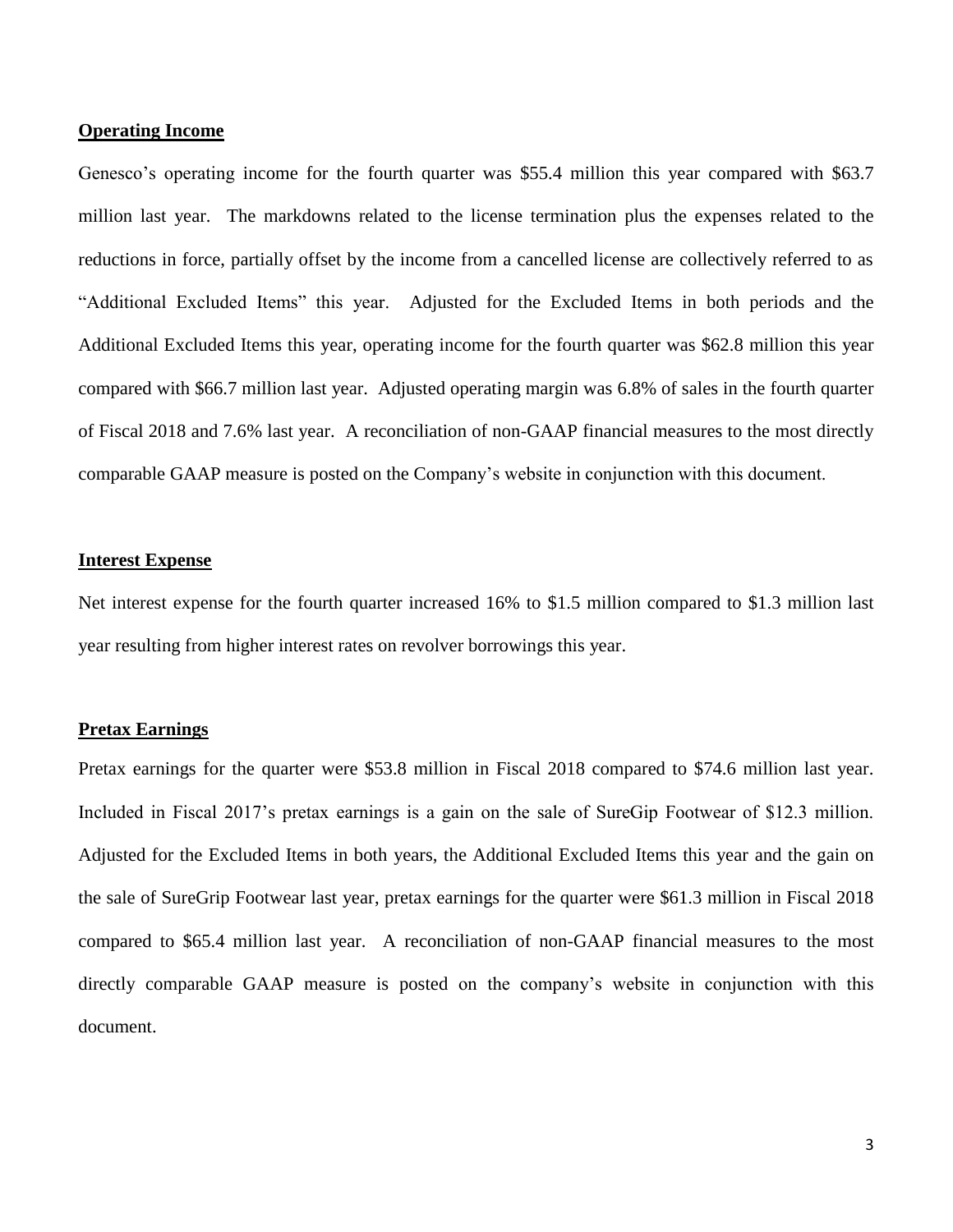### **Taxes**

The effective tax rate for the quarter was -4.5% in Fiscal 2018 compared to 37.2% last year. The tax rate for this year was impacted by the goodwill impairment charge and the passage of the 2017 Tax Cut and Jobs Act. The adjusted tax rate, reflecting the exclusion of the Excluded Items in both years, the Additional Excluded Items this year and the gain on the sale of SureGrip Footwear last year, was 32.3% in Fiscal 2018 compared to 36.0% last year. The lower adjusted tax rate for this year is primarily due to the passage of the new tax law in December 2017 and heavier weighting of foreign earnings. A reconciliation of non-GAAP financial measures to the most directly comparable GAAP measure is posted on the company's website in conjunction with this document.

### **Earnings From Continuing Operations After Taxes**

Earnings from continuing operations were \$56.3 million, or \$2.91 per diluted share, in the fourth quarter of Fiscal 2018, compared to \$46.8 million, or \$2.40 per diluted share, in the fourth quarter last year. Adjusted for the Excluded Items in both periods, the Additional Excluded Items this year, the gain on the sale of SureGrip Footwear in Fiscal 2017 and using the adjusted tax rates, fourth quarter earnings from continuing operations were \$41.5 million, or \$2.15 per diluted share in Fiscal 2018, compared with \$41.8 million, or \$2.15 per diluted share, last year. A reconciliation of non-GAAP financial measures to the most directly comparable GAAP measure is posted on the company's website in conjunction with this document.

### **Fiscal Year 2018**

Consolidated net sales increased 1% to \$2.91 billion in Fiscal 2018 (53 weeks) from \$2.87 billion in Fiscal 2017 (52 weeks). Excluding the 53<sup>rd</sup> week, the impact of exchange rates and the sale of a small business last year, sales still increased 1% for Fiscal 2018.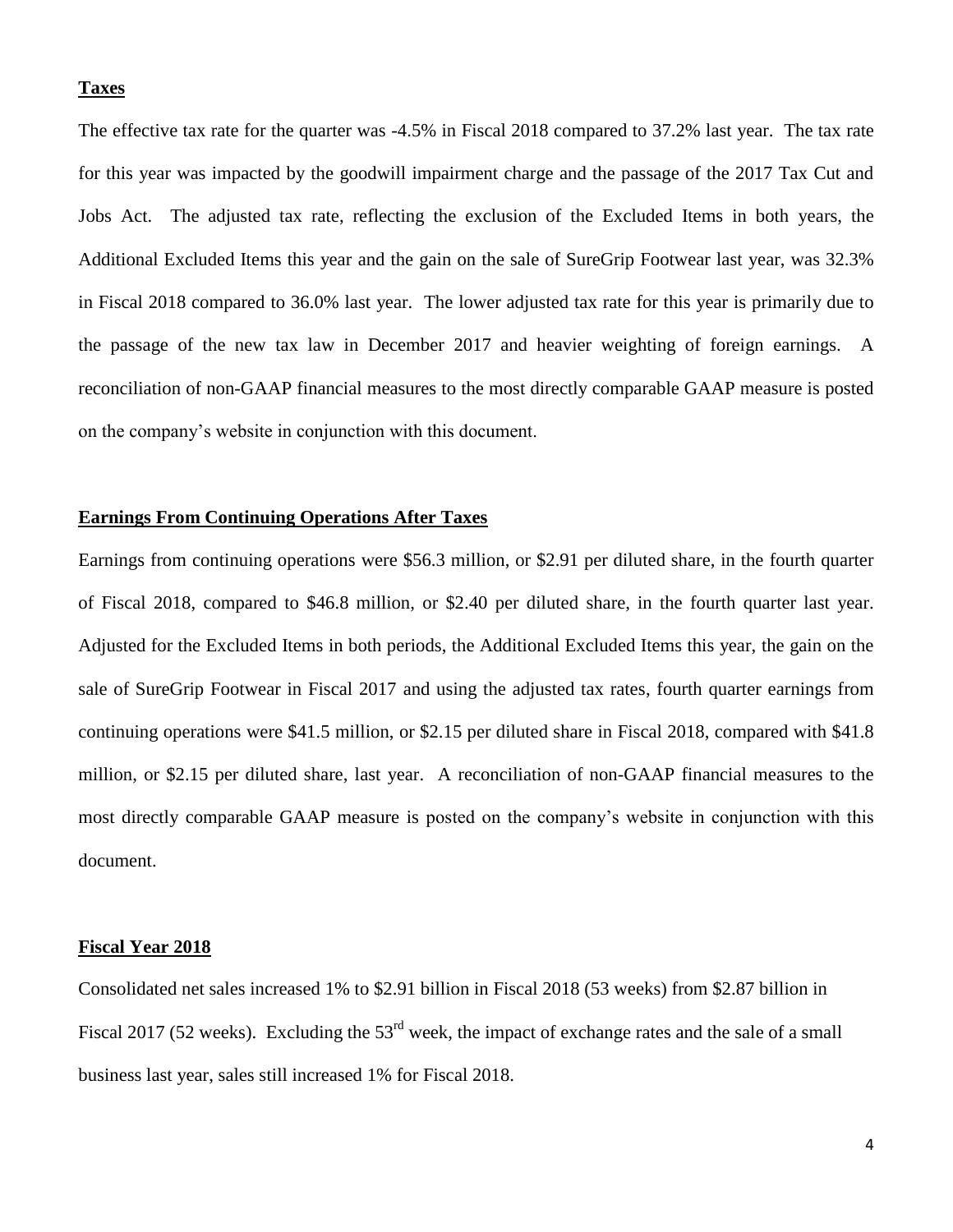Same store sales for the year decreased 2% and comparable direct sales increased 22%. Comparable sales, including both same store sales and comparable direct sales, were flat.

For the full year, the operating loss was (\$96.2) million compared to earnings of \$142.0 million the previous year. Adjusting for the Excluded Items in both periods, the goodwill impairment charge of \$182.2 million, transition expenses for Little Burgundy, the Additional Excluded Items this year, adjusted operating income was \$95.3 million for Fiscal 2018, compared to \$141.2 million the previous year. A reconciliation of non-GAAP financial measures to the most directly comparable GAAP measures is posted on the Company's website in conjunction with this document.

Diluted earnings (loss) per share from continuing operations for Fiscal 2018 decreased to (\$5.80) from \$4.85 for Fiscal 2017. Adjusted for the Excluded Items in both periods, the goodwill impairment charge, transition expenses for Little Burgundy, the Additional Excluded Items this year and the gains on the sale of the SureGrip Footwear and Lids Team Sports Businesses in Fiscal 2017, adjusted earnings per share were \$3.13 in Fiscal 2018 compared with \$4.33 in Fiscal 2017. A reconciliation of non-GAAP financial measures to the most directly comparable GAAP measures is posted on the Company's website in conjunction with this document.

## *Segment Results*

## **Lids Sports Group**

Lids Sports Group's sales for the fourth quarter decreased 13.6% to \$241 million from \$279 million last year, reflecting negative comparable sales and a decrease in the Group's store count of 81 stores in the last year. Comparable sales, including both same store and comparable direct sales, decreased 14% this year compared to an increase of 8% last year.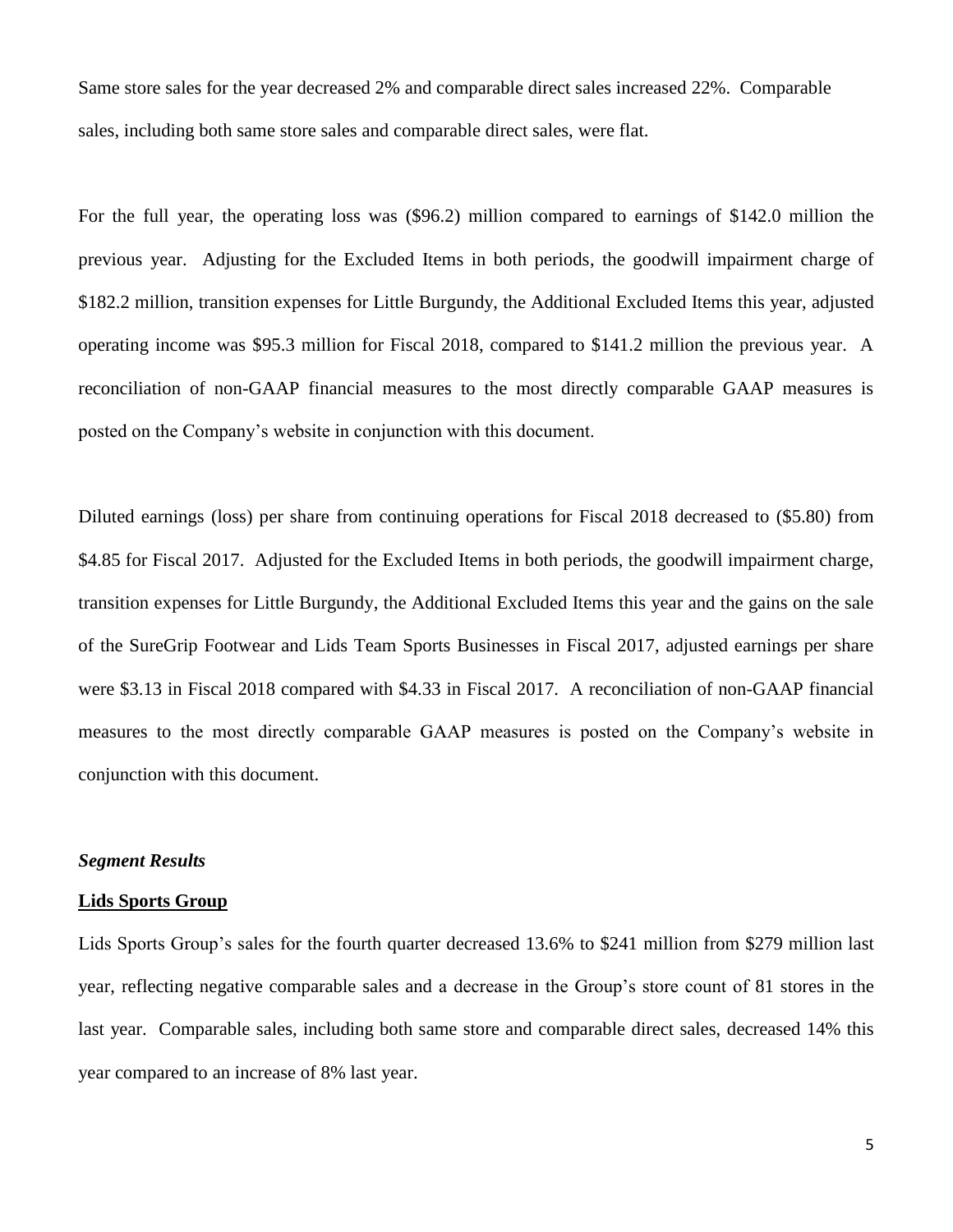The Group's gross margin as a percent of sales increased 140 basis points primarily reflecting improved margins on clearance product, partially offset by increased shipping and warehouse expense. Adjusted SG&A expense as a percent of sales increased 510 basis points, reflecting the expenses of the 14<sup>th</sup> week and the inability to leverage expenses due to the negative comparable sales for the quarter, partially offset by decreased bonus expenses.

The Group's fourth quarter adjusted operating income for Fiscal 2018 was \$8.9 million, or 3.7% of sales, down from \$20.2 million, or 7.2% of sales, last year.

For Fiscal 2018, the Group's sales decreased 8.0% to \$779 million from \$848 million last year. Comparable sales decreased 7% for Fiscal 2018. Adjusted operating income was \$12.1 million, or 1.6% of sales, down from \$41.6 million, or 4.9% of sales, last year. A reconciliation of non-GAAP financial measures to the most directly comparable GAAP measures is posted on the Company's website in conjunction with this document.

## **Journeys Group**

Journeys Group's sales for the quarter increased 15.8% to \$453 million from \$391 million last year. Combined comparable sales increased 11% for the fourth quarter of Fiscal 2018 compared with a 6% decrease last year.

Gross margin for the Journeys Group decreased 10 basis points in the quarter due primarily to higher shipping and warehouse expenses and lower initial margins from changes in product mix, partially offset by decreased markdowns as a percent of sales. The Journeys Group's SG&A expense decreased 120 basis points as a percent of sales for the fourth quarter, reflecting leverage of occupancy related costs, depreciation, credit card expenses, decreased compensation and freight and other expenses.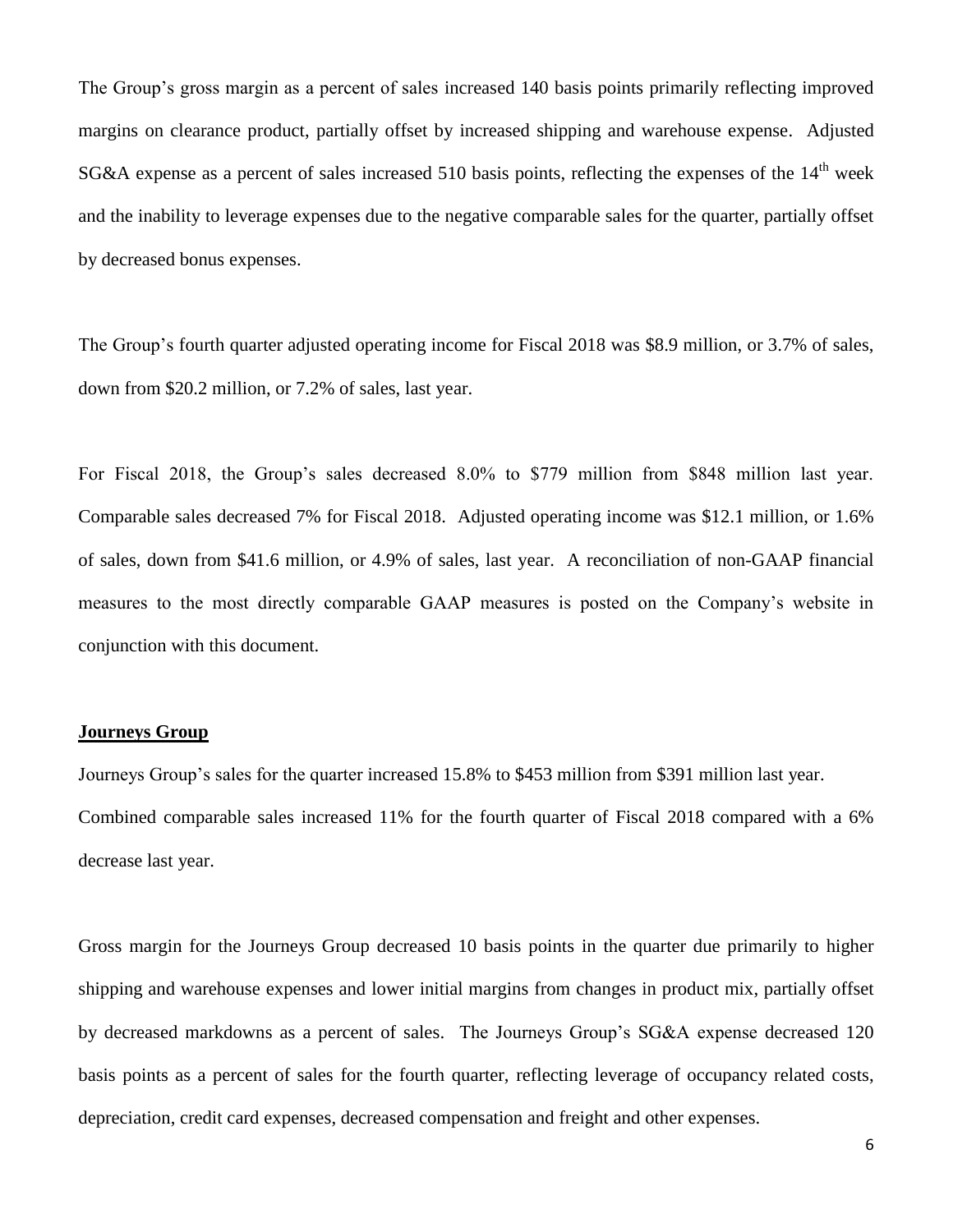The Journeys Group's operating income for the fourth quarter of Fiscal 2018 was \$46.5 million, or 10.3% of sales, compared to \$36.1 million, or 9.2% of sales, last year.

For Fiscal 2018, the Group's sales increased 6.2% to \$1.33 billion from \$1.25 billion last year. Comparable sales increased 4% for Fiscal 2018. Adjusted operating income was \$76.4 million, or 5.7% of sales, down from \$85.9 million, or 6.9% of sales, last year. A reconciliation of non-GAAP financial measures to the most directly comparable GAAP measures is posted on the Company's website in conjunction with this document.

### **Schuh Group**

Schuh Group's sales for the quarter increased 16.3% to \$128 million, compared to \$110 million last year. Schuh Group sales increased \$9.7 million due to increases in exchange rates during the fourth quarter this year compared to the same period last year. Total comparable sales increased 1% compared to a 2% increase in comparable sales last year.

Gross margin for Schuh Group decreased 490 basis points in the quarter due primarily to increased promotional activity and increased shipping and warehouse expenses. Schuh Group's SG&A expense decreased 230 basis points due to decreased bonus expenses and foreign exchange losses, partially offset by increased advertising and credit card expenses.

Schuh Group's operating income for the fourth quarter of Fiscal 2018 was \$9.2 million, or 7.2% of sales compared with \$10.9 million, or 9.9% of sales last year.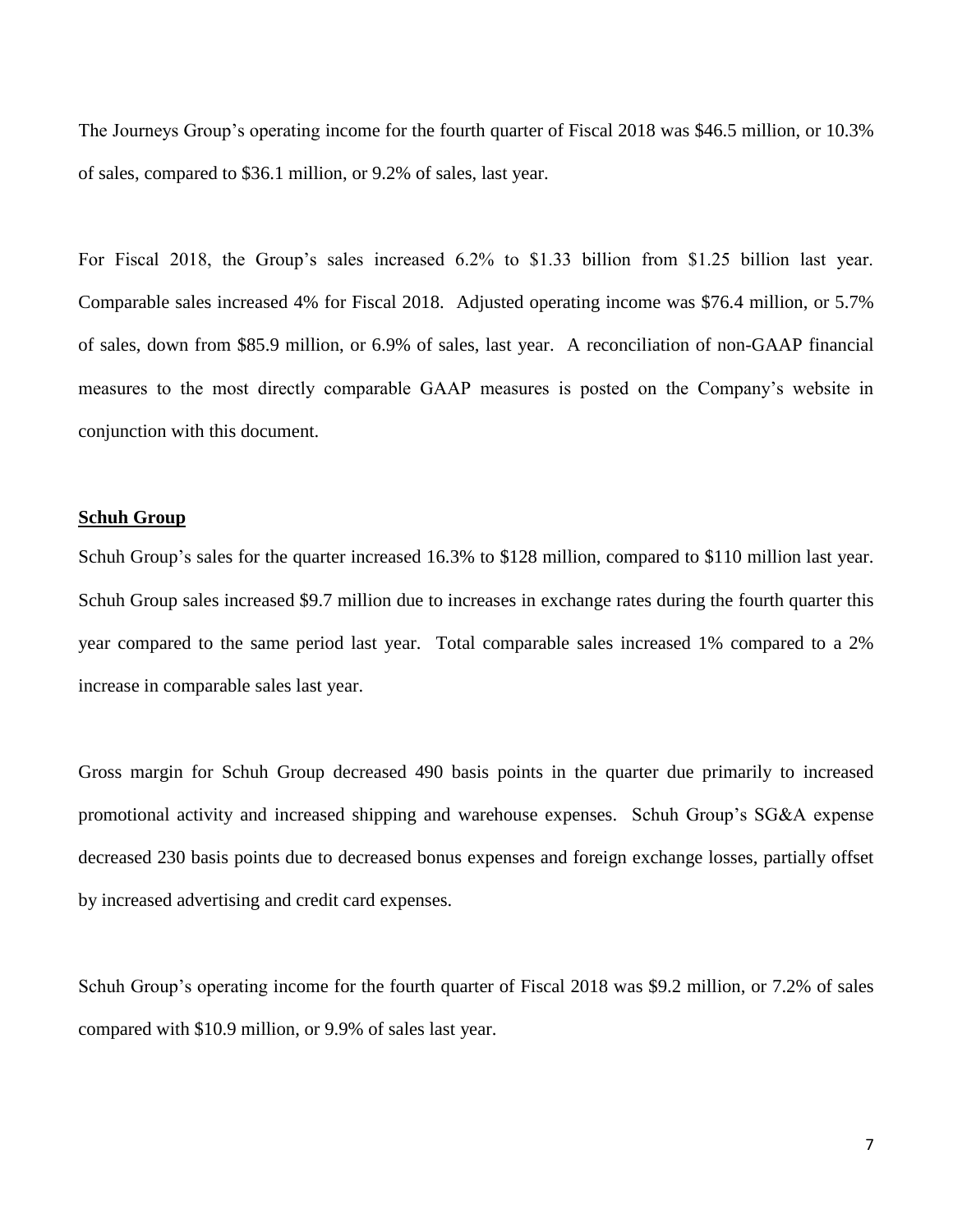For Fiscal 2018, the Group's sales increased 8.3% to \$404 million from \$373 million last year. Comparable sales increased 4% for Fiscal 2018. Schuh Group's sales were negatively impacted by \$5.1 million for the year by changes in exchange rates. Operating income was \$20.1 million, or 5.0% of sales, compared to \$20.5 million, or 5.5% of sales, last year.

### **Johnston & Murphy Group**

Johnston & Murphy Group's fourth quarter sales increased 12.5%, to \$92 million, compared to \$82 million in the fourth quarter last year.

Johnston & Murphy wholesale sales increased 13% for the quarter. Combined comparable sales increased 4% for the fourth quarter of Fiscal 2018 compared to a 1% decrease last year.

Johnston & Murphy's gross margin for the Group increased 100 basis points in the quarter primarily due to improved initial margins, reflecting higher selling prices, and decreased markdowns. Adjusted SG&A expense as a percent of sales increased 70 basis points due to increased rent, bonus and compensation expenses, partially offset by decreased advertising expenses, which includes the extra expenses of the 14<sup>th</sup> week.

The Group's adjusted operating income for the fourth quarter of Fiscal 2018 was \$8.9 million or 9.6% of sales, compared to \$7.7 million, or 9.3% of sales last year.

For Fiscal 2018, the Group's sales increased 5.1% to \$304 million from \$289 million last year. Comparable sales were flat for Fiscal 2018. Adjusted operating income was \$19.5 million, or 6.4% of sales, compared to \$19.7 million, or 6.8% of sales, last year. A reconciliation of non-GAAP financial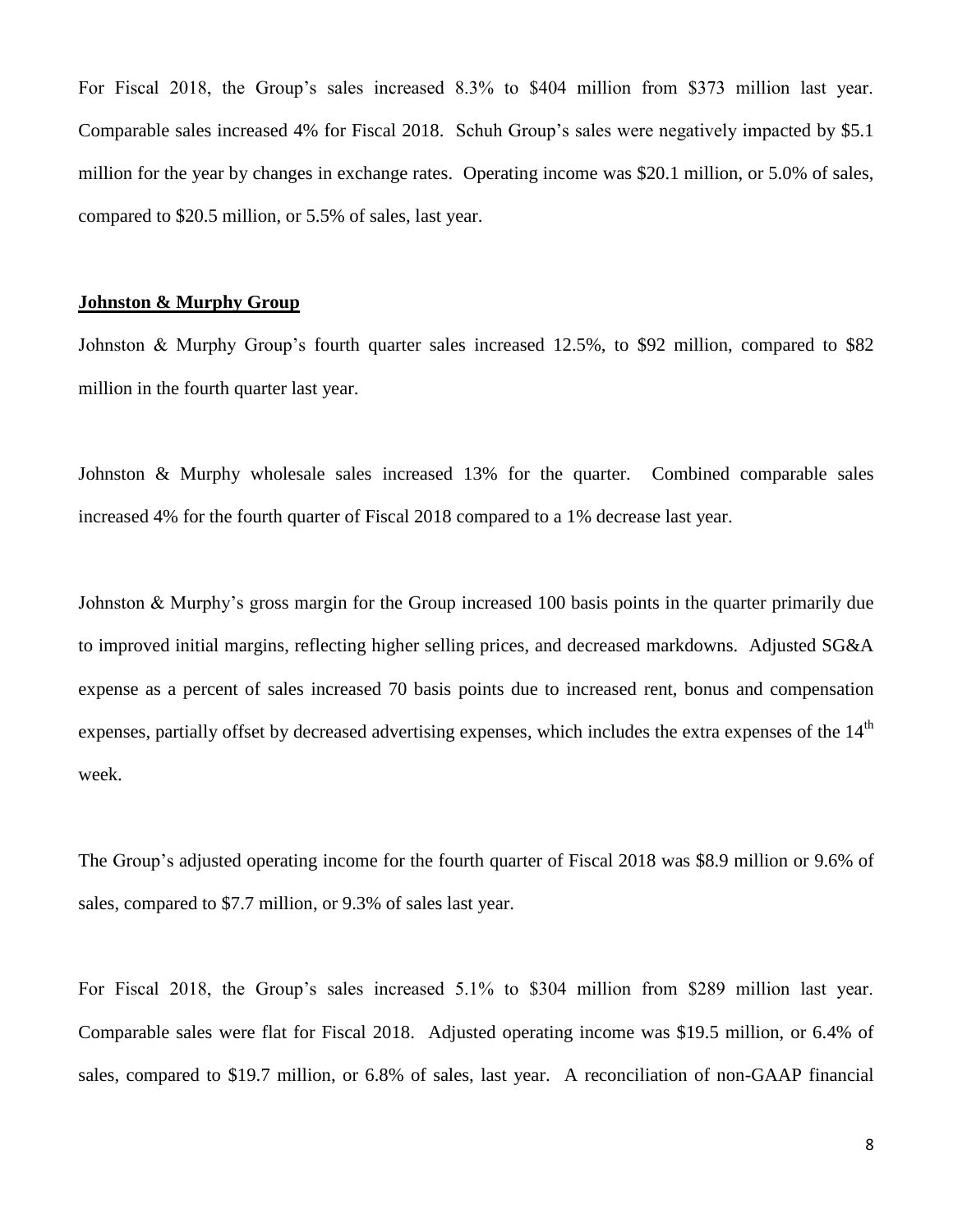measures to the most directly comparable GAAP measures is posted on the Company's website in conjunction with this document.

### **Licensed Brands**

Licensed Brands' sales decreased 23.4% to \$16 million in the fourth quarter of Fiscal 2018, compared to \$21 million in the fourth quarter last year. More than half of the decreased sales are due to the loss of SureGrip Footwear, which was sold in the fourth quarter of Fiscal 2017, and the remaining decrease was due primarily to the expiration of a small footwear license.

Licensed Brands' adjusted gross margin was down 540 basis points due to lower initial margins, reflecting the sale of SureGrip Footwear, which carried the group's highest gross margin, lower margins on a new small license and changes in sales mix in Dockers.

Adjusted SG&A expense as a percent of sales increased 760 basis points due to decreased leverage from the lower sales across most expense categories.

The adjusted operating loss for the fourth quarter of Fiscal 2018 was (\$2.2) million or (13.9%) of sales, compared to (\$0.2) million, or (1.0%) of sales, last year.

For Fiscal 2018, Licensed Brands' sales decreased 15.6% to \$90 million from \$106 million last year. Adjusted operating earnings were \$0.2 million, or 0.2% of sales, compared to \$4.6 million, or 4.3% of sales, last year. A reconciliation of non-GAAP financial measures to the most directly comparable GAAP measure is posted on the company's website in conjunction with this document.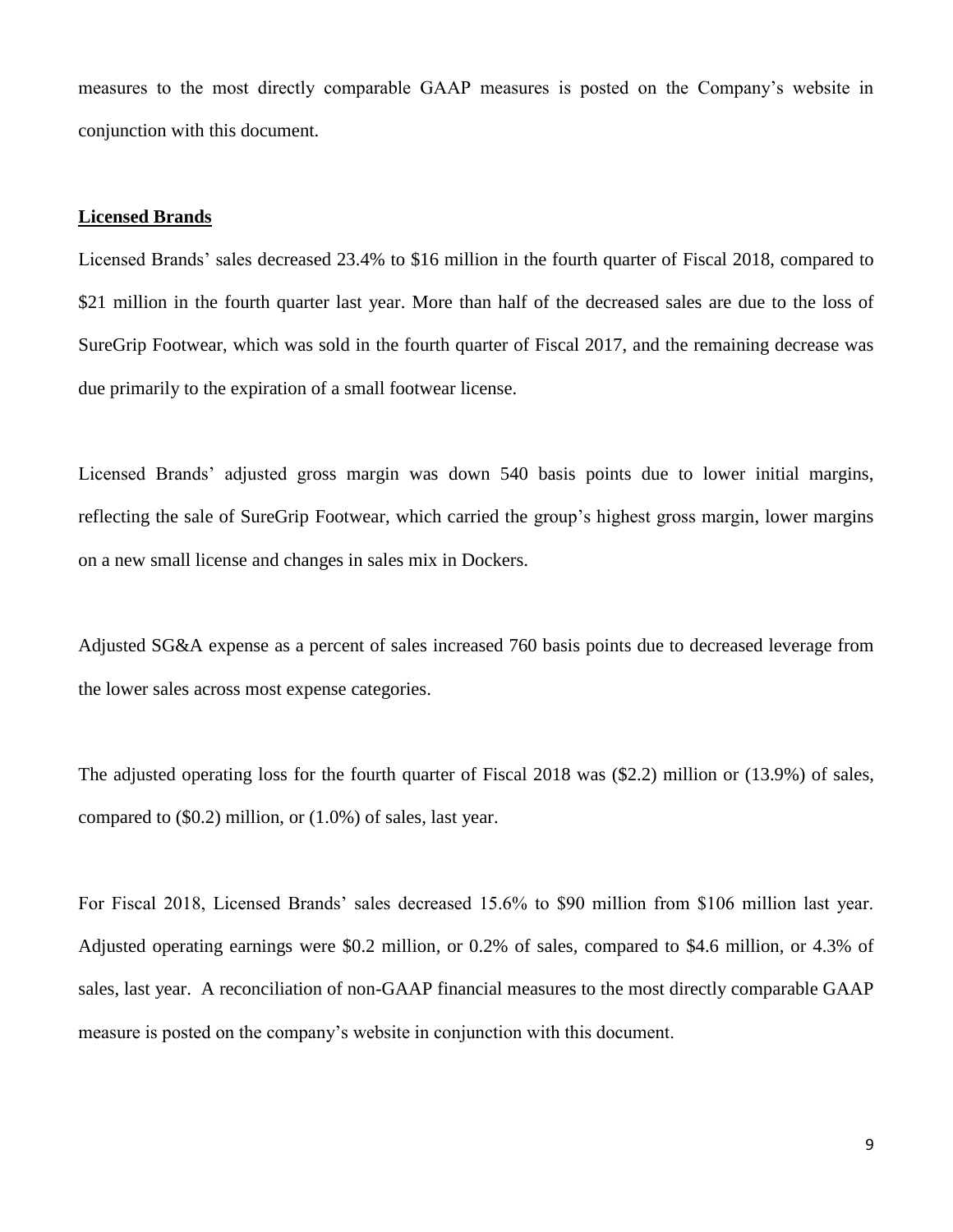#### **Corporate**

Corporate expenses were \$15.7 million or 1.7% of sales for the fourth quarter of Fiscal 2018, compared to \$11.0 million or 1.2% of sales, last year. Adjusted for the applicable Excluded Items, corporate expenses were \$8.4 million this year compared to \$8.0 million last year, reflecting increased professional fees and other corporate expenses, partially offset by decreased bonus expense. A reconciliation of non-GAAP financial measures to the most directly comparable GAAP measures is posted on the Company's website in conjunction with this document.

### *Balance Sheet*

### **Cash**

Cash at the end of the fourth quarter was \$40 million compared with \$48 million last year. We ended the quarter with \$19 million in U.K. debt, compared with \$33 million in U.K. debt last year. Domestic revolver borrowings were \$69 million at the end of the fourth quarter this year compared to \$50 million for the fourth quarter last year. The domestic revolver borrowings included \$15 million related to Genesco (UK) Limited and \$36 million related to GCO Canada, with \$18 million in U.S. dollar borrowings at the end of the fourth quarter of Fiscal 2018.

We did not repurchase any shares in the fourth quarter of Fiscal 2018. For Fiscal 2018, we have repurchased 275,300 shares for a cost of \$16.2 million at an average price of \$58.71. As of the end of the fourth quarter of Fiscal 2018, we still have about \$24 million remaining under the most recent buyback authorization. We repurchased 2.2 million shares in Fiscal 2017 for a cost of about \$133 million at an average price of \$61.81.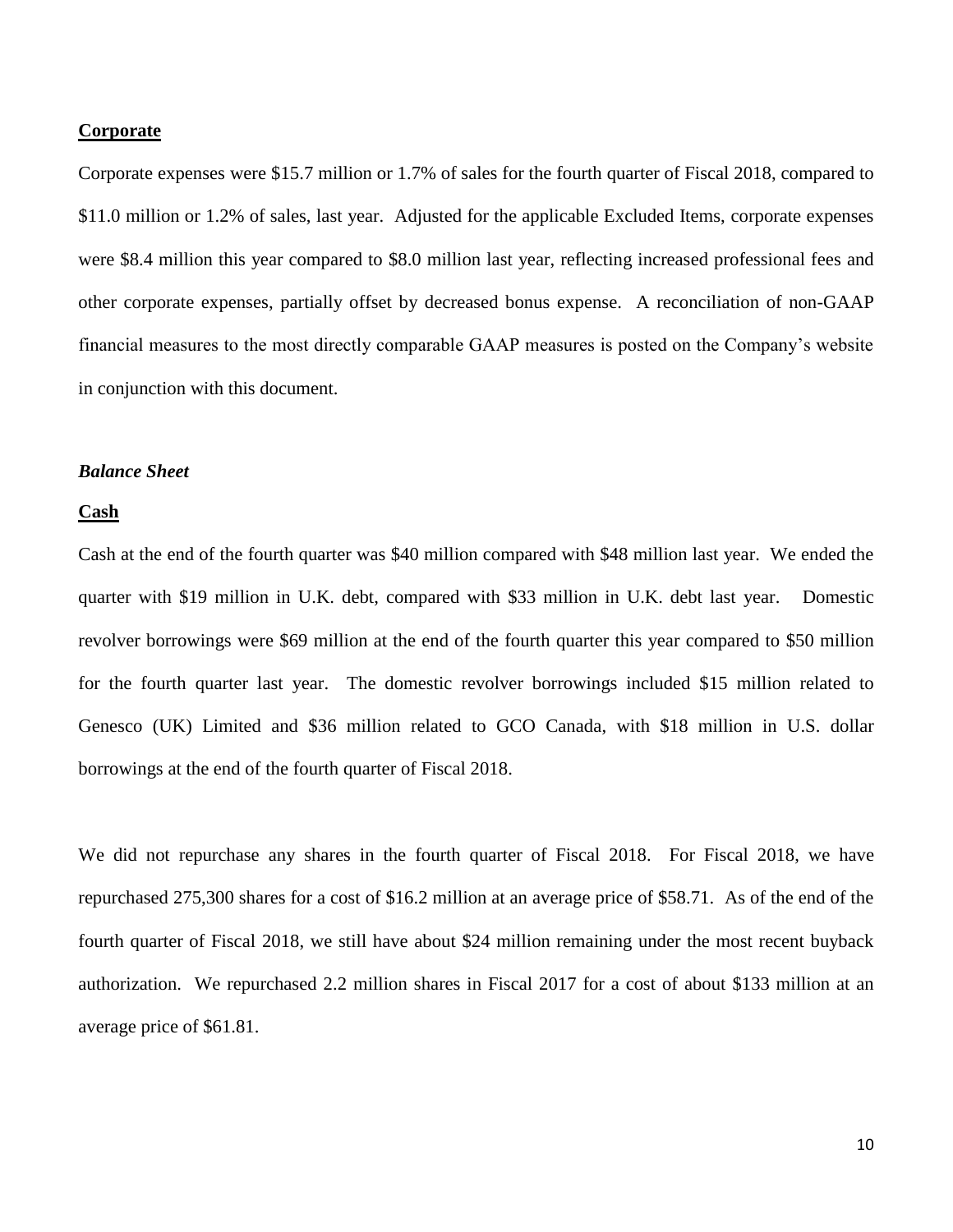## **Inventory**

Inventories decreased 4% in the fourth quarter of Fiscal 2018 on a year-over-year basis. Retail inventory per square foot was flat.

# *Capital Expenditures and Store Count*

For the fourth quarter, capital expenditures were \$24 million and depreciation and amortization was \$21 million. During the quarter, we opened 21 new stores and closed 54 stores. Excluding Locker Room by Lids in Macy's stores, we ended the quarter with 2,572 stores compared with 2,643 stores at the end of the fourth quarter last year, or a decrease of 3%. Square footage was down 2% on a year-over-year basis, both including and excluding the Macy's locations. The store count as of February 3, 2018 included:

| <b>Total Stores and Macy's Locations</b>        | 122<br>2,694 |  |
|-------------------------------------------------|--------------|--|
| Locker Room by Lids in Macy's stores            |              |  |
| <b>Total Stores</b>                             | 2,572        |  |
| (including 8 stores in Canada)                  |              |  |
| Johnston & Murphy Stores and Factory stores     | 181          |  |
| <b>Schuh Stores</b>                             | 134          |  |
| Shi by Journeys stores                          | 21           |  |
| Journeys Kidz stores                            | 242          |  |
| Little Burgundy                                 | 39           |  |
| Journeys stores (including 46 stores in Canada) | 918          |  |
| Lids Clubhouse stores                           | 21           |  |
| Canada)                                         |              |  |
| Lids Locker Room Stores (including 29 stores in | 163          |  |
| Lids stores (including 114 stores in Canada)    | 853          |  |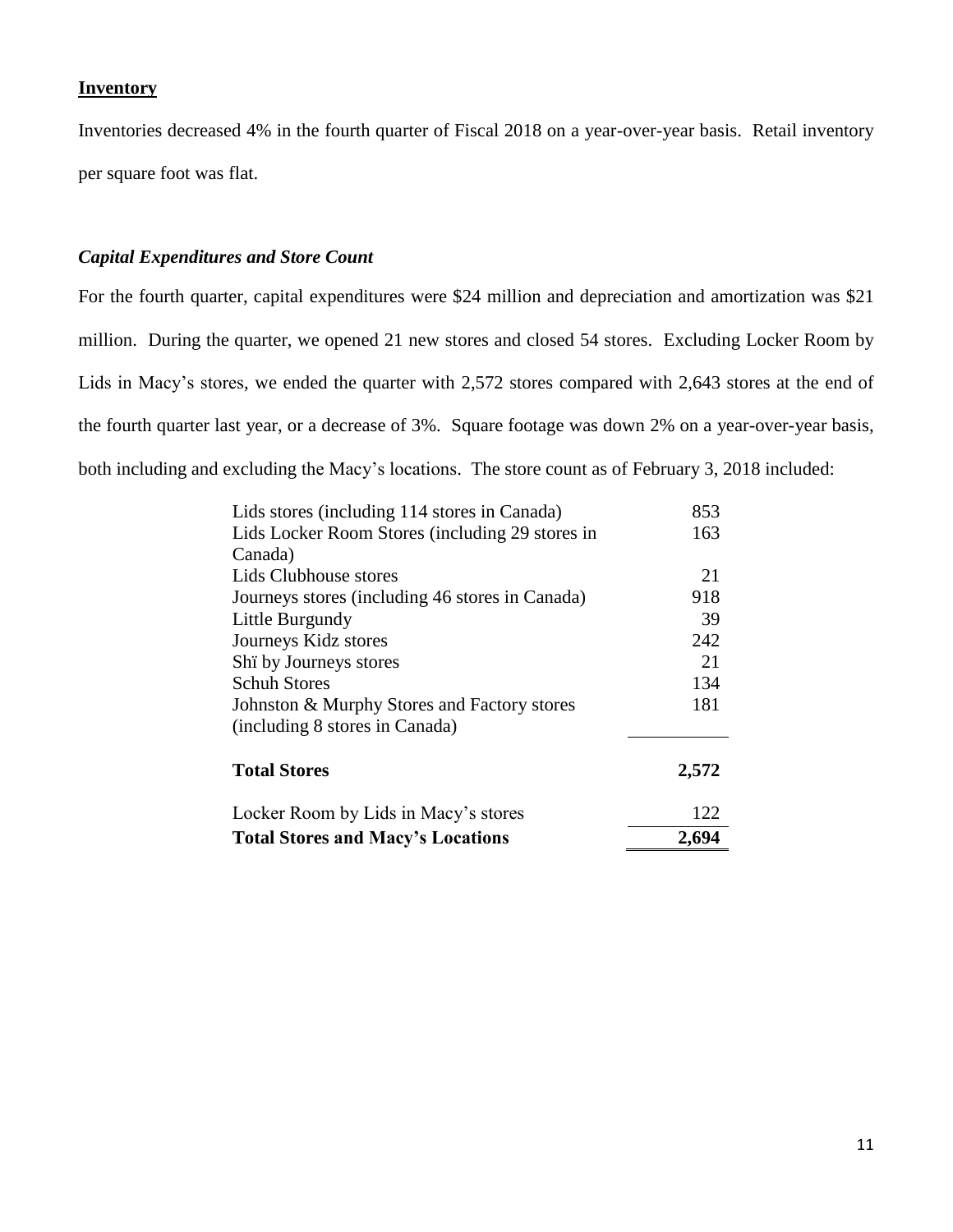For Fiscal 2019, we are forecasting capital expenditures of approximately \$75 million and depreciation and amortization of about \$78 million. Projected square footage is expected to decrease approximately 1% for Fiscal 2019. Our current store openings and closing plans by chain are as follows:

|                                    | <b>Actual</b><br><b>Jan 2018</b> | Projected<br><b>New</b> | Projected<br><b>Closings</b> | Projected<br><b>Jan 2019</b> |
|------------------------------------|----------------------------------|-------------------------|------------------------------|------------------------------|
| <b>Journeys Group</b>              | 1,220                            | 30                      | (32)                         | 1,218                        |
| Journeys stores (U.S.)             | 872                              | 14                      | (15)                         | 871                          |
| Journeys stores (Canada)           | 46                               | 3                       | 0                            | 49                           |
| Little Burgundy                    | 39                               | 3                       | $\Omega$                     | 42                           |
| Journeys Kidz stores               | 242                              | 10                      | (3)                          | 249                          |
| Shi by Journeys                    | 21                               | $\theta$                | (14)                         | 7                            |
| <b>Johnston &amp; Murphy Group</b> | 181                              | 5                       | (1)                          | 185                          |
| <b>Schuh Group</b>                 | 134                              | 10                      | (5)                          | 139                          |
| <b>Lids Sports Group</b>           | 1,159                            | <b>10</b>               | (54)                         | 1,115                        |
| Lids hat stores (U.S.)             | 739                              | 7                       | (31)                         | 715                          |
| Lids hat stores (Canada)           | 114                              | $\overline{2}$          | (6)                          | 110                          |
| Locker Room stores (U.S.)          | 134                              | 1                       | (11)                         | 124                          |
| Locker Room stores (Canada)        | 29                               | $\theta$                | (1)                          | 28                           |
| Clubhouse stores                   | 21                               | 0                       | (5)                          | 16                           |
| Locker Room by Lids (Macy's)       | 122                              | $\boldsymbol{0}$        | $\overline{0}$               | 122                          |
| <b>Total Stores</b>                | 2,694                            | 55                      | (92)                         | 2,657                        |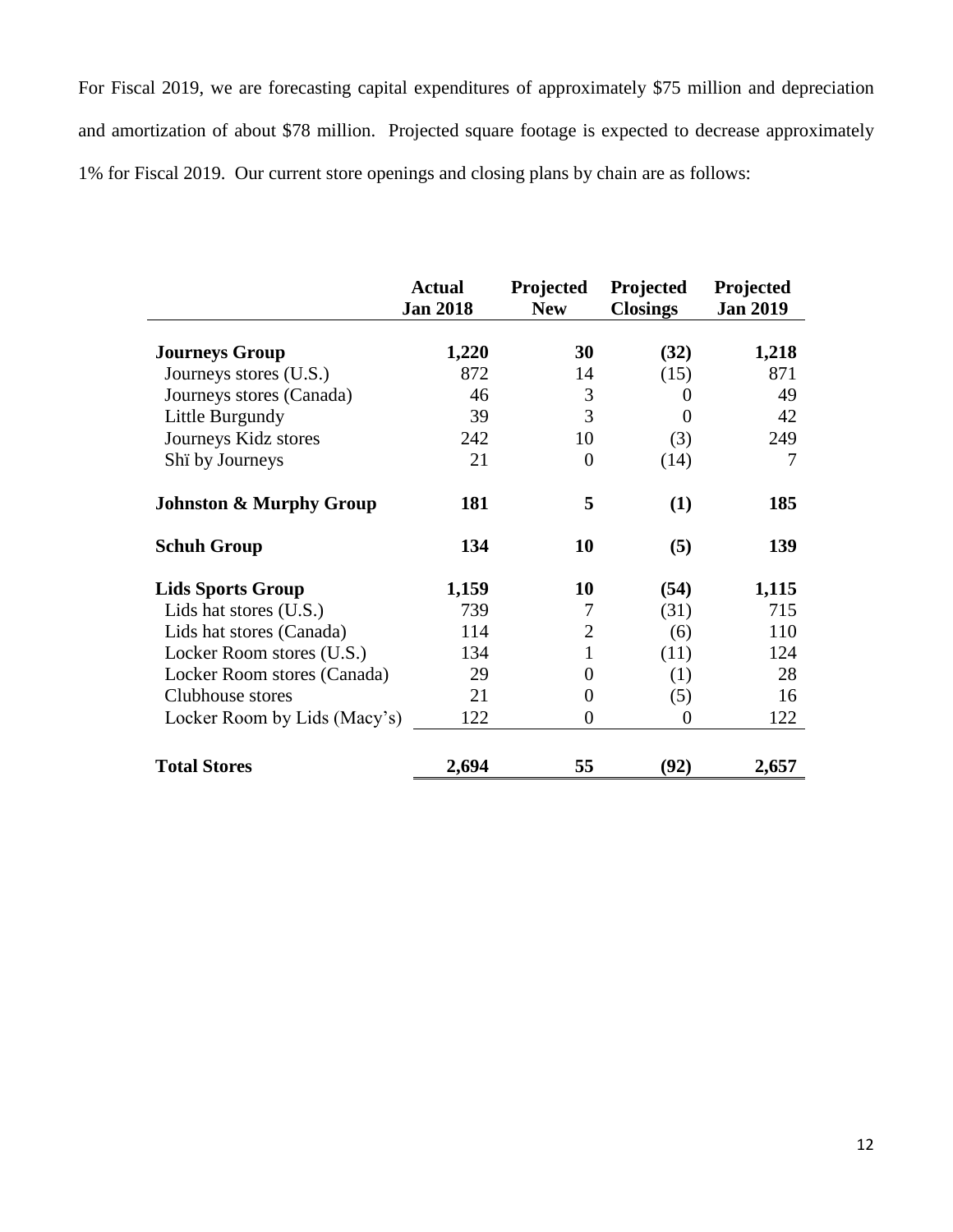# *Comparable Sales Assumptions in Fiscal 2019 Guidance*

Our guidance for Fiscal 2019 assumes comparable sales (including both same store sales and comparable direct sales) for each retail segment by quarter as follows:

|                            | <b>Guidance</b> | <b>Guidance</b> | <b>Guidance</b> | <b>Guidance</b> |             |
|----------------------------|-----------------|-----------------|-----------------|-----------------|-------------|
|                            | Q1              | Q2              | Q <sub>3</sub>  | Q <sub>4</sub>  | <b>FY19</b> |
| Journeys Group             | $3 - 4\%$       | $3 - 4\%$       | $2 - 3%$        | $0 - 1\%$       | $2 - 3%$    |
| Lids Sports Group          | $(9)-(8)\%$     | $(5)-(3)\%$     | $(2) - 1\%$     | $0 - 4\%$       | $(4)-(1)\%$ |
| Schuh Group                | $(1) - 0\%$     | $1 - 2\%$       | $(1) - 1\%$     | $1 - 2\%$       | $0 - 2\%$   |
| Johnston & Murphy<br>Group | $3 - 4\%$       | $2 - 3\%$       | $2 - 3\%$       | $0 - 1\%$       | $1 - 3\%$   |
| <b>Total Genesco</b>       | $(1) - 0\%$     | $0 - 2\%$       | $0 - 2\%$       | $0 - 2\%$       | $0 - 2\%$   |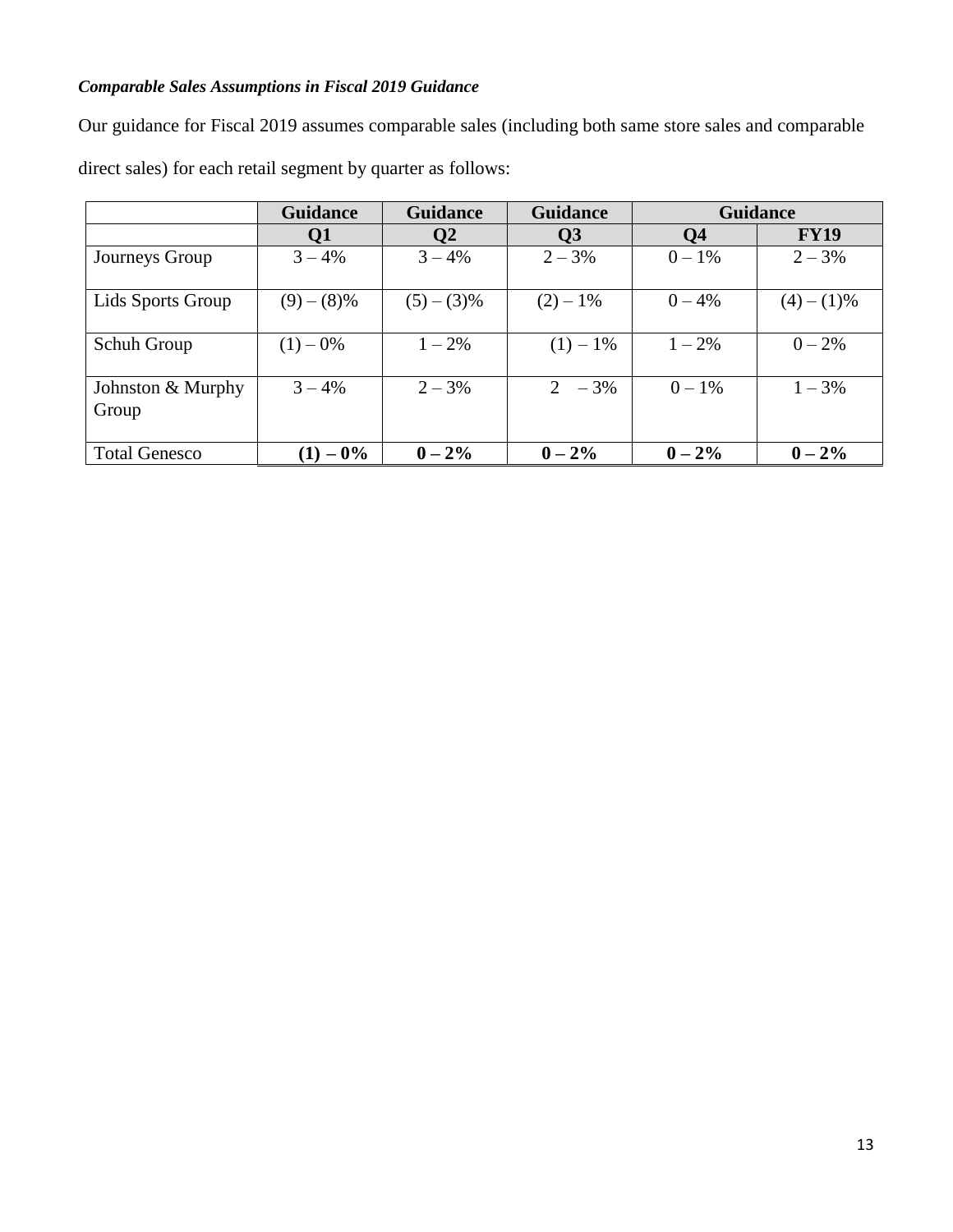### **Cautionary Note Concerning Forward-Looking Statements**

This presentation contains forward-looking statements, including those regarding the performance outlook for the Company and its individual businesses (including, without limitation, sales, expenses, margins, growth and earnings) and all other statements not addressing solely historical facts or present conditions. Actual results could vary materially from the expectations reflected in these statements. A number of factors could cause differences These include adjustments to estimates and projections reflected in forward-looking statements, including the level and timing of promotional activity necessary to maintain inventories at appropriate levels; the timing and amount of non-cash asset impairments related to retail store fixed assets and intangible assets of acquired businesses; the effectiveness of the Company's omnichannel initiatives; costs associated with changes in minimum wage and overtime requirements; the level of chargebacks from credit card users for fraudulent purchases or other reasons; weakness in the consumer economy and retail industry; competition in the Company's markets, including online and including competition from some of the Company's vendors in both the licensed sports and branded footwear markets; fashion trends that affect the sales or product margins of the Company's retail product offerings; weakness in shopping mall traffic and challenges to the viability of malls where the Company operates stores, related to planned closings of department stores or other factors; the effects of the federal tax reform on the estimated tax rate reflected in certain forward-looking statements; the imposition of tariffs on imported products or the disallowance of tax deductions on imported products; changes in buying patterns by significant wholesale customers; bankruptcies or deterioration in financial condition of significant wholesale customers or the inability of wholesale customers or consumers to obtain credit; disruptions in product supply or distribution; unfavorable trends in fuel costs, foreign exchange rates, foreign labor and material costs, and other factors affecting the cost of products; the effects of the British decision to exit the European Union, including potential effects on consumer demand, currency exchange rates, and the supply chain; the Company's ability to continue to complete and integrate acquisitions, expand its business and diversify its product base; changes in the timing of holidays or in the onset of seasonal weather affecting period-to-period sales comparisons; the performance of athletic teams, the participants in major sporting events such as the Super Bowl and World Series, developments with respect to certain individual athletes, and other sports-related events or changes that may affect period-to-period comparisons in the Company's Lids Sports Group retail businesses. Additional factors that could affect the Company's prospects and cause differences from expectations include the ability to build, open, staff and support additional retail stores and to renew leases in existing stores and control occupancy costs, and to conduct required remodeling or refurbishment on schedule and at expected expense levels; deterioration in the performance of individual businesses or of the Company's market value relative to its book value, resulting in impairments of fixed assets or intangible assets or other adverse financial consequences; unexpected changes to the market for the Company's shares; variations from expected pension-related charges caused by conditions in the financial markets; costs and reputational harm as a result of disruptions in the